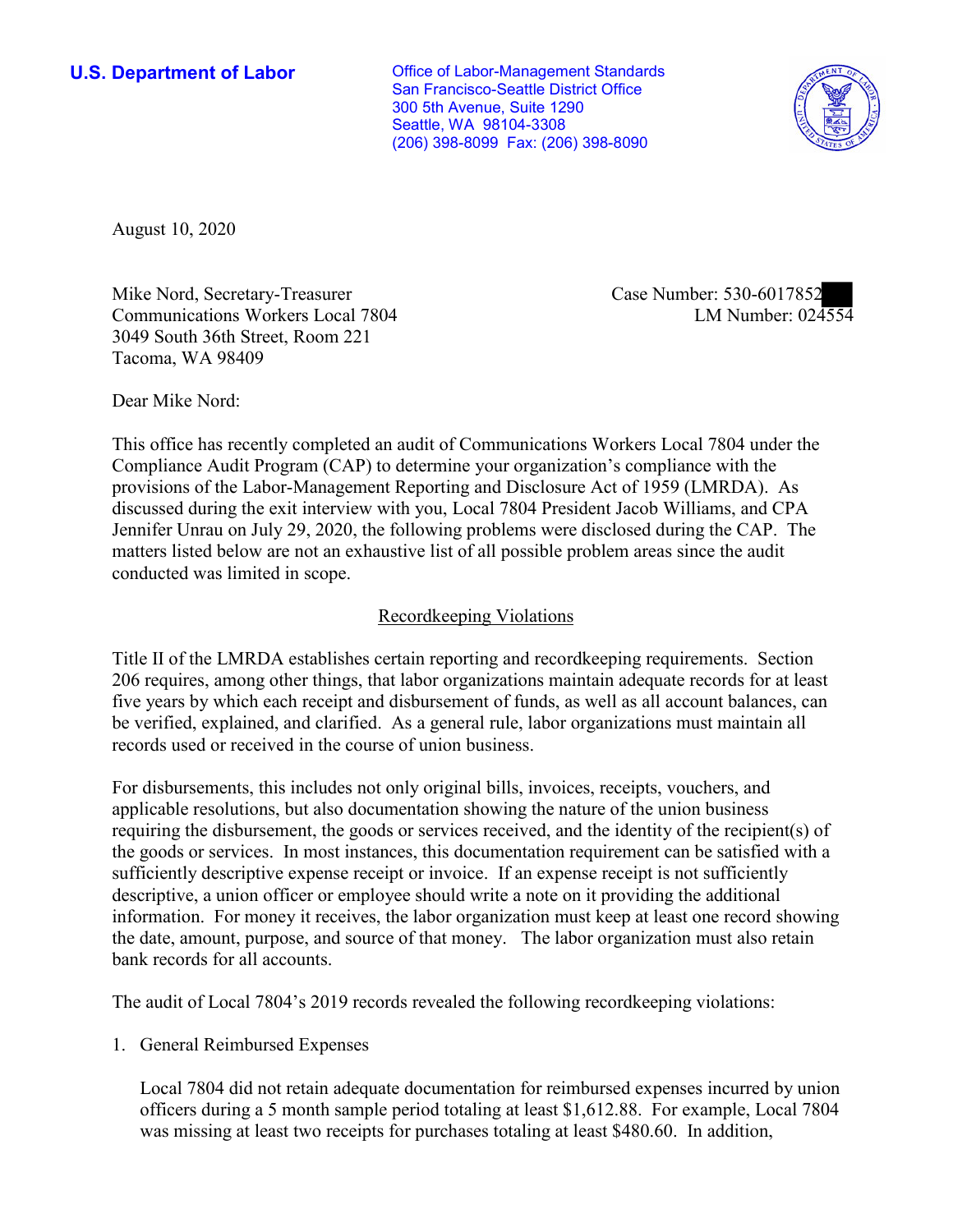Local 7804 did not retain itemized receipts for at least \$532.28 of food purchased for meetings and at least \$600 in disbursements lacked proper authorization.

 disbursements. The president and treasurer (or corresponding principal officers) of your As noted above, labor organizations must retain original receipts, bills, and vouchers for all union, who are required to sign your union's LM report, are responsible for properly maintaining union records.

## 2. Lost Wages

 union officers totaling at least [\\$2,867.37](https://2,867.37) during a 5 month sample period. The union must applicable rate of pay. Local 7804 did not retain adequate documentation for lost wage reimbursement payments to maintain records in support of lost wage claims that identify each date lost wages were incurred, the number of hours lost on each date, the applicable rate of pay, and a description of the union business conducted. The OLMS audit found that Local 7804 retained vouchers for each lost wage claim. However, in at least 8 instances the vouchers did not specify the union business conducted and in at least 10 instances the vouchers did not identify the

 which contained a sample of an expense voucher Local 7804 may use to satisfy this During the exit interview, I provided a compliance tip sheet, *Union Lost Time Payments*, requirement. The sample identifies the type of information and documentation that the local must maintain for lost wages and other officer expenses.

 Based on your assurance that Local 7804 will retain adequate documentation in the future, OLMS will take no further enforcement action at this time regarding the above violations.

## Reporting Violation

 Labor Organization Annual Report Form LM-3 filed by Local 7804 for the fiscal year ended The audit disclosed a violation of LMRDA Section 201(b), which requires labor organizations to file annual financial reports accurately disclosing their financial condition and operations. The September 30, 2019 was deficient in the following area:

Disbursements to Officers (LM-3)

Local 7804 did not include some reimbursements to officers totaling at least \$10,289 in the amounts reported Item 24 (All Officers and Disbursements to Officers). It appears the union erroneously reported these payments in Items 48 (Office and Administrative Expense) and 54 (Other Disbursements).

 value. See the instructions for Item 24 for a discussion of certain direct disbursements to officers The union must report most direct disbursements to Local 7804 officers and some indirect disbursements made on behalf of its officers in Item 24. A "direct disbursement" to an officer is a payment made to an officer in the form of cash, property, goods, services, or other things of